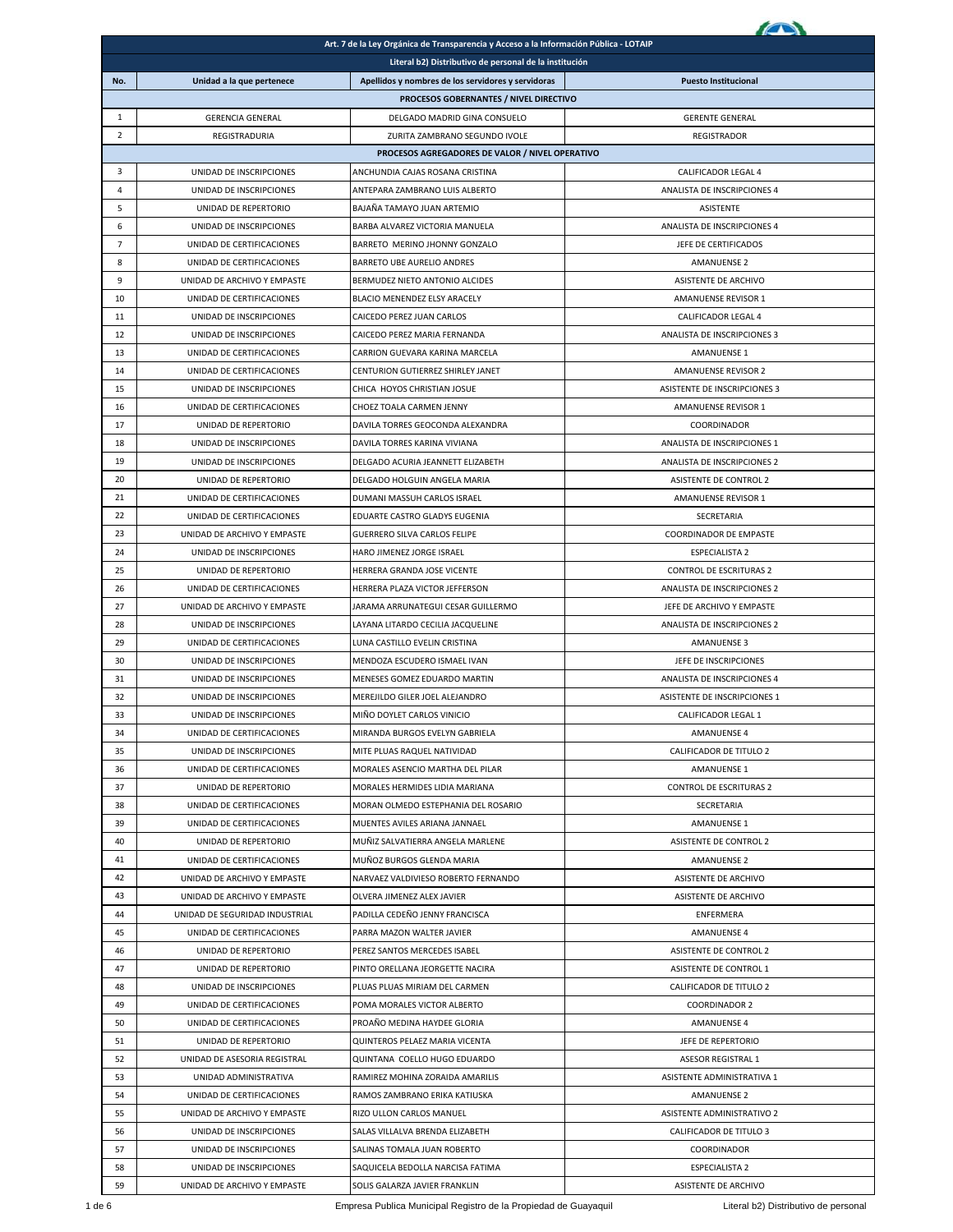| 60  | UNIDAD DE INSCRIPCIONES         | SOTO MARTILLO JUDITH ERMELINDA                                                                             | ANALISTA DE INSCRIPCI                     |
|-----|---------------------------------|------------------------------------------------------------------------------------------------------------|-------------------------------------------|
| 61  | UNIDAD DE ARCHIVO Y EMPASTE     | TOMALA DOMINGUEZ SERGIO FERNANDO                                                                           | ASISTENTE DE ARCHIVO                      |
| 62  | UNIDAD DE ARCHIVO Y EMPASTE     | TOMALA RODRIGUEZ ANDRES GERMAN                                                                             | ASISTENTE DE EMPASTE opiedad de Guayaquil |
| 63  | UNIDAD DE ASESORIA REGISTRAL    | TRIVIÑO GRIJALVA GONZALO GUSTAVO                                                                           | <b>ASESOR REGISTRAL 2</b>                 |
| 64  | UNIDAD DE INSCRIPCIONES         | VARGAS HOLGUIN MARLENE LEONOR                                                                              | <b>ESPECIALISTA 2</b>                     |
| 65  | UNIDAD DE INSCRIPCIONES         | VARGAS MARTINEZ WASHINGTON ANDRES                                                                          | <b>ESPECIALISTA 1</b>                     |
| 66  | UNIDAD DE INSCRIPCIONES         | VASQUEZ PARRA MARIA BELEN                                                                                  | <b>ESPECIALISTA 3</b>                     |
| 67  | UNIDAD DE INSCRIPCIONES         | VELASQUEZ VALENCIA FIRMO FREDDY                                                                            | ANALISTA DE INSCRIPCIONES 1               |
| 68  | UNIDAD DE INSCRIPCIONES         | VELEZ VASQUEZ NORMA NIEVE                                                                                  | <b>CALIFICADOR DE TITULO 3</b>            |
| 69  | UNIDAD DE INSCRIPCIONES         | VERA PLUAS LESLIE MARITZA                                                                                  | <b>ESPECIALISTA 1</b>                     |
| 70  | UNIDAD DE REPERTORIO            | VILLAFUERTE MORAN DIANA CAROLINA                                                                           | ASISTENTE DE CONTROL 1                    |
| 71  | UNIDAD DE ASESORIA REGISTRAL    | VILLACIS GOMEZ MIGUEL ELIAS                                                                                | ASESOR REGISTRAL 1                        |
| 72  | UNIDAD DE REPERTORIO            | YAGUAL VILLON STEFFI XIOMAR                                                                                | ASISTENTE DE CONTROL 1                    |
| 73  | UNIDAD DE CERTIFICACIONES       | ZAMBRANO CENTENO ELVIRA LEONOR                                                                             | <b>AMANUENSE 3</b>                        |
| 74  | UNIDAD DE INSCRIPCIONES         | ZAMBRANO FLORES LETICIA ISABEL                                                                             | ANALISTA DE INSCRIPCIONES 3               |
| 75  | UNIDAD DE INSCRIPCIONES         | ZAMORA ZURITA NELSON ANGEL                                                                                 | CALIFICADOR DE TITULO 2                   |
|     |                                 | <b>PROCESOS DESCONCENTRADOS</b>                                                                            |                                           |
|     |                                 | NO EXISTE ESTE NIVEL O CLASIFICACION EN LA EMPRESA PUBLICA MUNICIPAL REGISTRO DE LA PROPIEDAD DE GUAYAQUIL |                                           |
|     |                                 | <b>ASESORÍAS / NIVEL DE APOYO</b>                                                                          |                                           |
| 76  | UNIDAD DE SISTEMAS INFORMATICOS | <b>AGUAYO MARTINEZ INGRID LISSETTE</b>                                                                     | ASISTENTE DE SISTEMAS                     |
| 77  | UNIDAD DE ADMINISTRACION        | AGUILAR SANCHEZ MILTON OSWALDO                                                                             | AUXILIAR DE SERVICIOS Y MANTENIMIENTO     |
| 78  | UNIDAD FINANCIERA               | AGUILAR JARAMILLO ANGIE MARIELA                                                                            | CAJERO - RECAUDADOR                       |
| 79  | UNIDAD DE ASESORIA LEGAL        | AGUIRRE CARDENAS KARLA TATIANA                                                                             | ASESOR LEGAL DE USUARIO 1                 |
| 80  | UNIDAD FINANCIERA               | ALVAREZ GABINO MELISSA LISSETTE                                                                            | CAJERO - RECAUDADOR                       |
| 81  | UNIDAD DE AUDITORIA INTERNA     | ALMEIDA AGUILAR MAYRA MERCEDES                                                                             | AUDITORA INTERNA                          |
| 82  | UNIDAD DE AUDITORIA INTERNA     | ARIAS HIDALGO ROSA DELIA                                                                                   | AUDITORA GENERAL                          |
| 83  | UNIDAD DE ADMINISTRACION        | AVILA ORELLANA GIULIANNA DANIELA                                                                           | COORDINADORA                              |
| 84  | UNIDAD DE ASESORIA LEGAL        | BARBA SANCHON VILMA DORINDA                                                                                | ASESOR LEGAL 2                            |
| 85  | UNIDAD DE TALENTO HUMANO        | BORBOR ANDRADE BRENDA                                                                                      | JEFE DE TALENTO HUMANO                    |
| 86  | UNIDAD DE ADMINISTRACION        | BORBOR ANDRADE LISBETH BEYRUT                                                                              | ANALISTA DE GESTION 2                     |
| 87  | UNIDAD FINANCIERA               | CAMPOVERDE FONSECA ARTURO MANUEL                                                                           | DIRECTOR FINANCIERO                       |
| 88  | <b>GERENCIA GENERAL</b>         | CARDENAS ZEA LETICIA ISABEL                                                                                | ASESOR JURIDICO DE GERENCIA               |
| 89  | UNIDAD FINANCIERA               | CARVAJAL NARVAEZ DAYSI KARINA                                                                              | CAJERO - RECAUDADOR                       |
| 90  | UNIDAD DE ADMINISTRACION        | CHELE QUIMIS ADAN EUCLIDES                                                                                 | ASISTENTE DE BODEGA                       |
| 91  | UNIDAD DE SISTEMAS INFORMATICOS | CHICHANDE LUNA ANITA DEL ROCIO                                                                             | JEFE DE DIGITALIZACION                    |
| 92  | UNIDAD DE ASESORIA LEGAL        | COELLO TROYA YISSELL BEATRIZ                                                                               | ASESOR LEGAL DE USUARIO 3                 |
| 93  | UNIDAD DE SISTEMAS INFORMATICOS | DELGADO YAGUAL RAUL ALEJANDRO                                                                              | ASISTENTE DE DIGITALIZACION               |
| 94  | UNIDAD DE SISTEMAS INFORMATICOS | DURAN PONGUILLO CHRISTIAN ALEJANDRO                                                                        | ANALISTA PROGRAMADOR 2                    |
| 95  | UNIDAD DE ADMINISTRACION        | ESCALANTE CONSUEGRA ALEXANDRA JACKELINE                                                                    | JEFE ADMINISTRATIVO                       |
| 96  | UNIDAD FINANCIERA               | ESCALANTE CONSUEGRA SANDY JAZMIN                                                                           | ANALISTA DE GESTIÓN 3                     |
| 97  | UNIDAD DE SISTEMAS INFORMATICOS | ESPINOZA SANTOS JACINTO OTTO                                                                               | JEFE DE DISEÑO Y DESARROLLO               |
| 98  | UNIDAD FINANCIERA               | GARCIA QUINDE ROSA MARIA                                                                                   | CAJERO - RECAUDADOR                       |
| 99  | UNIDAD DE ASESORIA LEGAL        | GOMEZ MAQUILON NELSON MAURICIO                                                                             | ASESOR LEGAL DE USUARIO 2                 |
| 100 | UNIDAD DE TALENTO HUMANO        | GUANOLUISA CORRALES ROCIO DE LOURDES                                                                       | RECEPCIONISTA 1                           |
| 101 | <b>UNIDAD FINANCIERA</b>        | HIDALGO PALOMEQUE CINTHIA ISABEL                                                                           | JEFE DE RECAUDACIONES                     |
| 102 | UNIDAD FINANCIERA               | JARAMILLO TARANTO NARCISA DE JESUS                                                                         | SECRETARIA DE UNIDAD FINANCIERA           |
| 103 | UNIDAD DE SISTEMAS INFORMATICOS | JORDAN IDROVO LUIS EDUARDO                                                                                 | JEFE DE INFRAESTRUCTURA                   |
| 104 | UNIDAD DE SISTEMAS INFORMATICOS | LEON DESIDERIO JOSEFINA ELIZABETH                                                                          | ASISTENTE DE DIGITALIZACION               |
| 105 | UNIDAD FINANCIERA               | LINO GUAMAN JENNY STEFANIA                                                                                 | ASISTENTE DE RECAUDACIONES                |
| 106 | UNIDAD FINANCIERA               | LEMA ORDONEZ CARLOS JESUS                                                                                  | <b>CONTADOR GENERAL</b>                   |
| 107 | UNIDAD DE ADMINISTRACION        | LUCAS SUAREZ MANUEL ALFREDO                                                                                | AUXILIAR DE SERVICIOS Y MANTENIMIENTO     |
| 108 | UNIDAD DE ASESORIA REGISTRAL    | MACIAS VALVERDE INGRID ELIZABETH                                                                           | ASISTENTE DEL REGISTRADOR                 |
| 109 | UNIDAD DE RELACIONES PÚBLICAS   | MARISCAL CASTRO GLENDA JACKELINE                                                                           | RELACIONISTA PUBLICA                      |
| 110 | UNIDAD FINANCIERA               | MIELES RUPERTY MARIA PIEDAD                                                                                | ANALISTA DE CONTROL PREVIO                |
| 111 | UNIDAD DE ADMINISTRACION        | MOLINA VICTOR MANUEL                                                                                       | SUPERVISOR DE SERVICIOS Y MANTENIMIENTO   |
| 112 | UNIDAD DE TALENTO HUMANO        | MORAN NICOLAILE JUANA KATHERINE                                                                            | ANALISTA DE GESTION 1                     |
| 113 | UNIDAD DE TALENTO HUMANO        | MORAN SALAZAR LOURDES MARIA                                                                                | <b>RECEPCIONISTA 2</b>                    |
| 114 | UNIDAD DE ADMINISTRACION        | MORAN SALAZAR WALTER ENRIQUE                                                                               | ASISTENTE ADMINISTRATIVO 1                |
| 115 | UNIDAD DE TALENTO HUMANO        | MORAN ZAMBRANO ELIZABETH PATRICIA                                                                          | ANALISTA DE GESTION 2                     |
| 116 | UNIDAD DE ADMINISTRACION        | MOREIRA MACIAS VICENTE FERNANDO                                                                            | <b>CHOFER</b>                             |
| 117 | UNIDAD DE SISTEMAS INFORMATICOS | MOSQUERA MOSQUERA ANDRES ALEXIS                                                                            | ANALISTA INFORMATICO                      |
| 118 | UNIDAD FINANCIERA               | MURILLO MONTALVO JOSE NICOLAS                                                                              | CAJERO - RECAUDADOR                       |
| 119 | UNIDAD FINANCIERA               | MURILLO CORTEZ OSCAR GEOVANNY                                                                              | CAJERO - RECAUDADOR                       |
| 120 | UNIDAD DE ASESORIA LEGAL        | NARVAEZ VALDIVIESO MARIANA DE LOURDES                                                                      | ASESOR LEGAL DE USUARIO 1                 |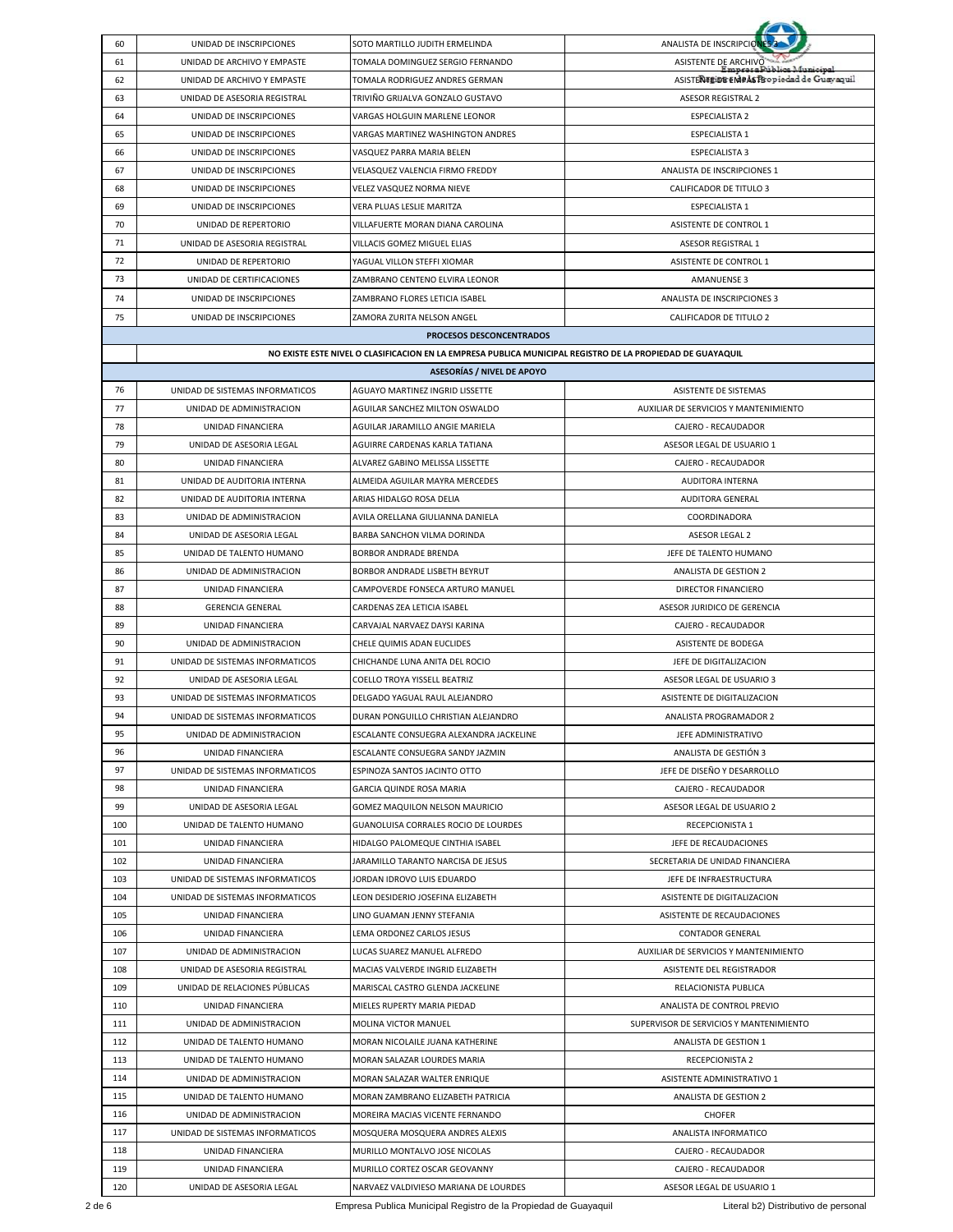

| 121                                                                               | UNIDAD DE SISTEMAS INFORMATICOS                                       | NOBOA CARRION ROSA ALEXANDRA              | ASISTENTE DE DIGITALIZACION          |
|-----------------------------------------------------------------------------------|-----------------------------------------------------------------------|-------------------------------------------|--------------------------------------|
| 122                                                                               | UNIDAD DE ADMINISTRACION                                              | OCHOA CUADRADO CESAR ALBERTO              | AUXILIAR ADMINISTRATIVO              |
| 123                                                                               | <b>GERENCIA GENERAL</b>                                               | PAEZ MURILLO ANGELA NARCISA               | ASESOR LEGAL 2                       |
| 124                                                                               | UNIDAD FINANCIERA                                                     | PANTE ROMERO CINTHIA FLORENCIA            | CAJERO - RECAUDADOR                  |
| 125                                                                               | UNIDAD FINANCIERA                                                     | PARRAGA CEDEÑO LISBETH ANTONELLA          | ASISTENTE DE RECAUDACIONES           |
| 126                                                                               | UNIDAD DE ASESORIA REGISTRAL                                          | PICO ESPINOZA HOLGER RODRIGO              | <b>ASESOR REGISTRAL 2</b>            |
| 127                                                                               | UNIDAD DE RELACIONES PÚBLICAS                                         | PUYOL MOSCOSO VIVIANA LISSETTE            | COORDINADORA DE IMAGEN INSTITUCIONAL |
| 128                                                                               | UNIDAD FINANCIERA                                                     | QUIÑONEZ CEREZO ELOÍSA GARDENIA           | ASISTENTE DE RECAUDACIONES           |
| 129                                                                               | UNIDAD DE TALENTO HUMANO                                              | MORALES MONTENEGRO MARIA ALEJANDRA        | ANALISTA DE GESTION 1                |
| 130                                                                               | UNIDAD FINANCIERA                                                     | REYES HIDALGO BELISARIO AUGUSTO           | ANALISTA FINANCIERO                  |
| 131                                                                               | UNIDAD DE ADMINISTRACION                                              | RIZZO ULLON WASHINGTON NICOLAS            | ASISTENTE ADMINISTRATIVO 1           |
| 132                                                                               | UNIDAD DE TALENTO HUMANO                                              | RODRIGUEZ CEPEDA MARIA DOLORES            | <b>RECEPCIONISTA 1</b>               |
| 133                                                                               | UNIDAD DE SEGURIDAD INDUSTRIAL                                        | SALAZAR MARCILLO CESAR GUILLERMO          | JEFE DE SEGURIDAD IINDUSTRIAL        |
| 134                                                                               | UNIDAD FINANCIERA                                                     | SOLORZANO MERO EDISON ESTALIN             | CAJERO - RECAUDADOR                  |
| 135                                                                               | UNIDAD DE REPERTORIO                                                  | SUAREZ SUAREZ JENNY MERCEDES              | <b>ASISTENTE DE CONTROL 2</b>        |
| 136                                                                               | UNIDAD DE TALENTO HUMANO                                              | SUAREZ GALARZA NEY ANTONIO                | ANALISTA DE NOMINA                   |
| 137                                                                               | UNIDAD DE ADMINISTRACION                                              | TEJENA SANTILLAN LEONARDO XAVIER          | ASISTENTE ADMINISTRATIVO 1           |
| 138                                                                               | UNIDAD DE ASESORIA LEGAL                                              | TRIVIÑO TUTIVEN HUGO ISAAC                | ASESOR LEGAL 2                       |
| 139                                                                               | UNIDAD DE SISTEMAS INFORMATICOS                                       | <b>VEGA BORBOR DORIS GRACE</b>            | DIRECTOR INFORMATICO                 |
| 140                                                                               | UNIDAD DE TALENTO HUMANO                                              | VEINTIMILLA FRANCO MISHELL NATHALIE       | ANALISTA DE GESTION 2                |
| 141                                                                               | UNIDAD DE TALENTO HUMANO                                              | <b>VERA MORA DIANA DEL PILAR</b>          | <b>TRABAJADORA SOCIAL</b>            |
| 142                                                                               | UNIDAD DE ASESORIA LEGAL                                              | VILLALVA PLAZA JAIME ALBERTO              | JEFE DE ASESORIA LEGAL               |
| 143                                                                               | UNIDAD FINANCIERA                                                     | VITERI LLUSCA KEVIN FERNANDO              | ASISTENTE CONTABLE                   |
| 144                                                                               | UNIDAD DE ASESORIA LEGAL                                              | YANEZ CENTENO ROBERTO FABRICIO            | <b>ASESOR REGISTRAL 1</b>            |
| 145                                                                               | UNIDAD FINANCIERA                                                     | ZAMBRANO ZAMBRANO FERNANDO DEONICIO       | ANALISTA DE PRESUPUESTO              |
| 146                                                                               | UNIDAD DE ASESORIA LEGAL                                              | ZAPATA VEGA GERMANIA DEL PILAR            | ASESOR LEGAL 1                       |
| 147                                                                               | UNIDAD DE TALENTO HUMANO                                              | ZURITA GUERRERO ROGNNY SEGUNDO            | ASESOR LEGAL 2                       |
|                                                                                   | FECHA ACTUALIZACIÓN DE LA INFORMACIÓN:                                | 31/08/2015                                |                                      |
|                                                                                   | PERIODICIDAD DE ACTUALIZACIÓN DE LA INFORMACIÓN:                      | <b>MENSUAL</b>                            |                                      |
|                                                                                   | UNIDAD POSEEDORA DE LA INFORMACION - LITERAL b2):                     | UNIDAD DE ADMINISTRACION Y TALENTO HUMANO |                                      |
|                                                                                   | RESPONSABLE DE LA UNIDAD POSEEDORA DE LA INFORMACIÓN DEL LITERAL b2): | LCDA. BRENDA BORBOR ANDRADE               |                                      |
| CORREO ELECTRÓNICO DEL O LA RESPONSABLE DE LA UNIDAD POSEEDORA DE LA INFORMACIÓN: |                                                                       |                                           | brenditaborbor@hotmail.com           |
| NÚMERO TELEFÓNICO DEL O LA RESPONSABLE DE LA UNIDAD POSEEDORA DE LA INFORMACIÓN:  |                                                                       |                                           | (04) 3709700 EXTENSIÓN 150           |

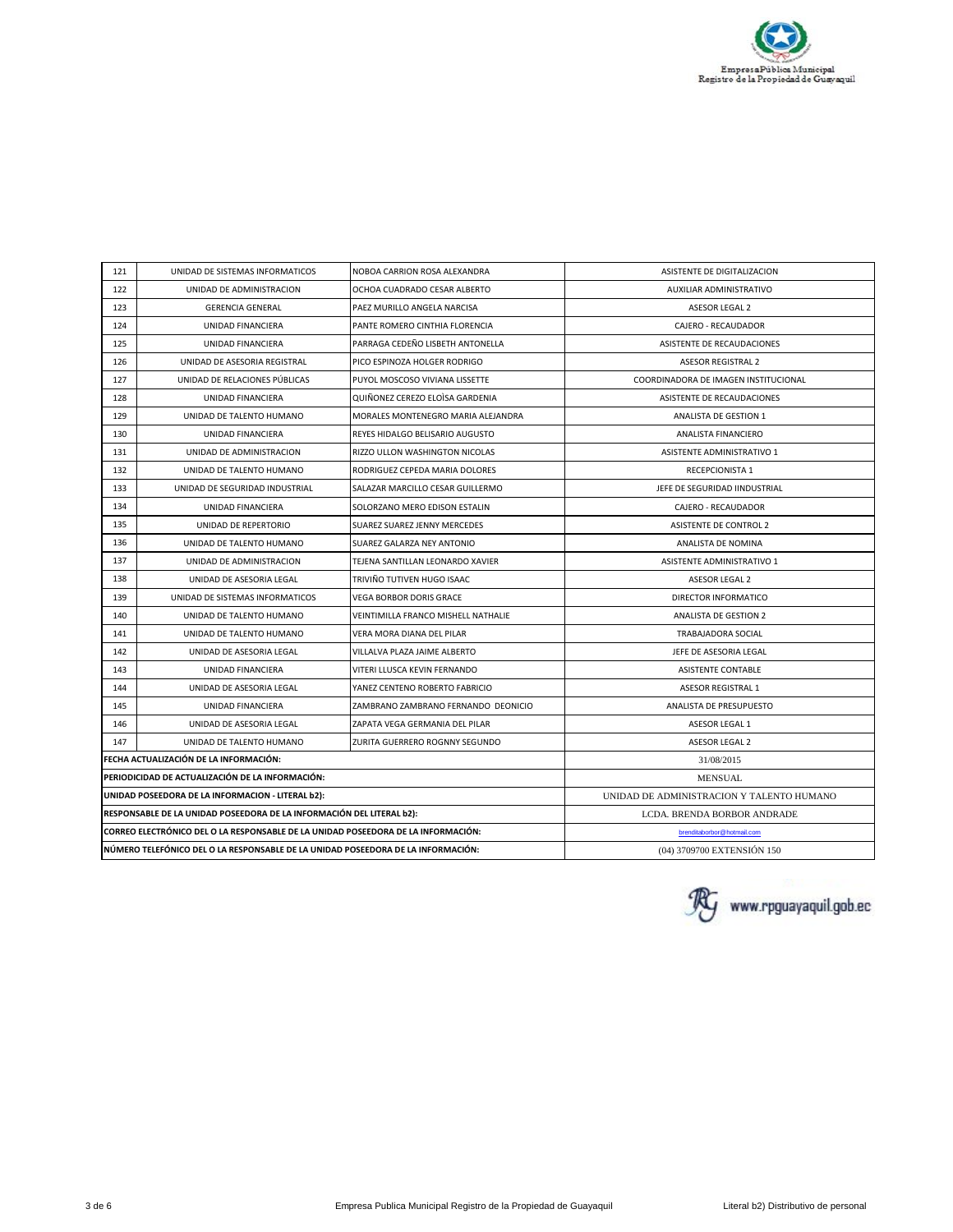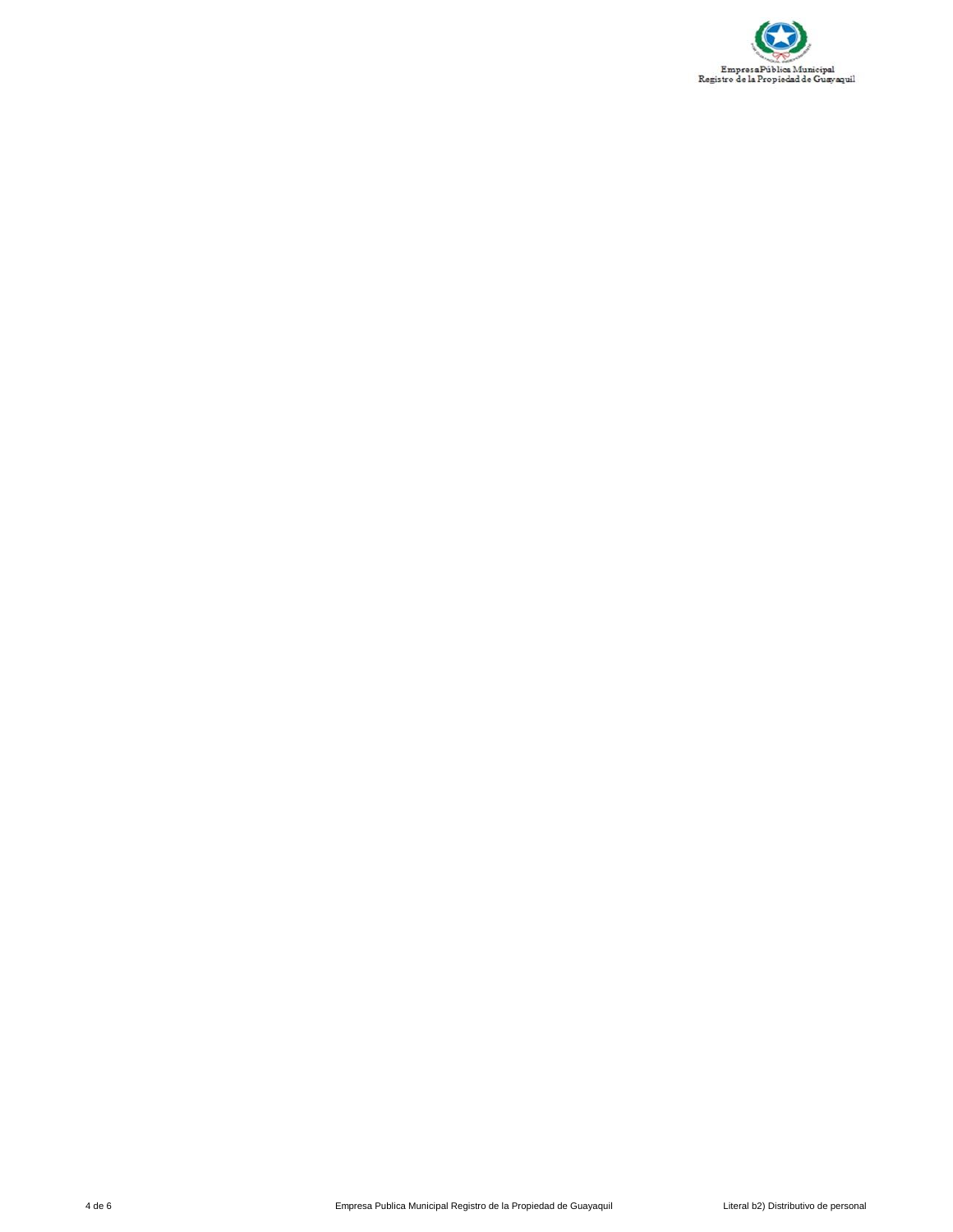